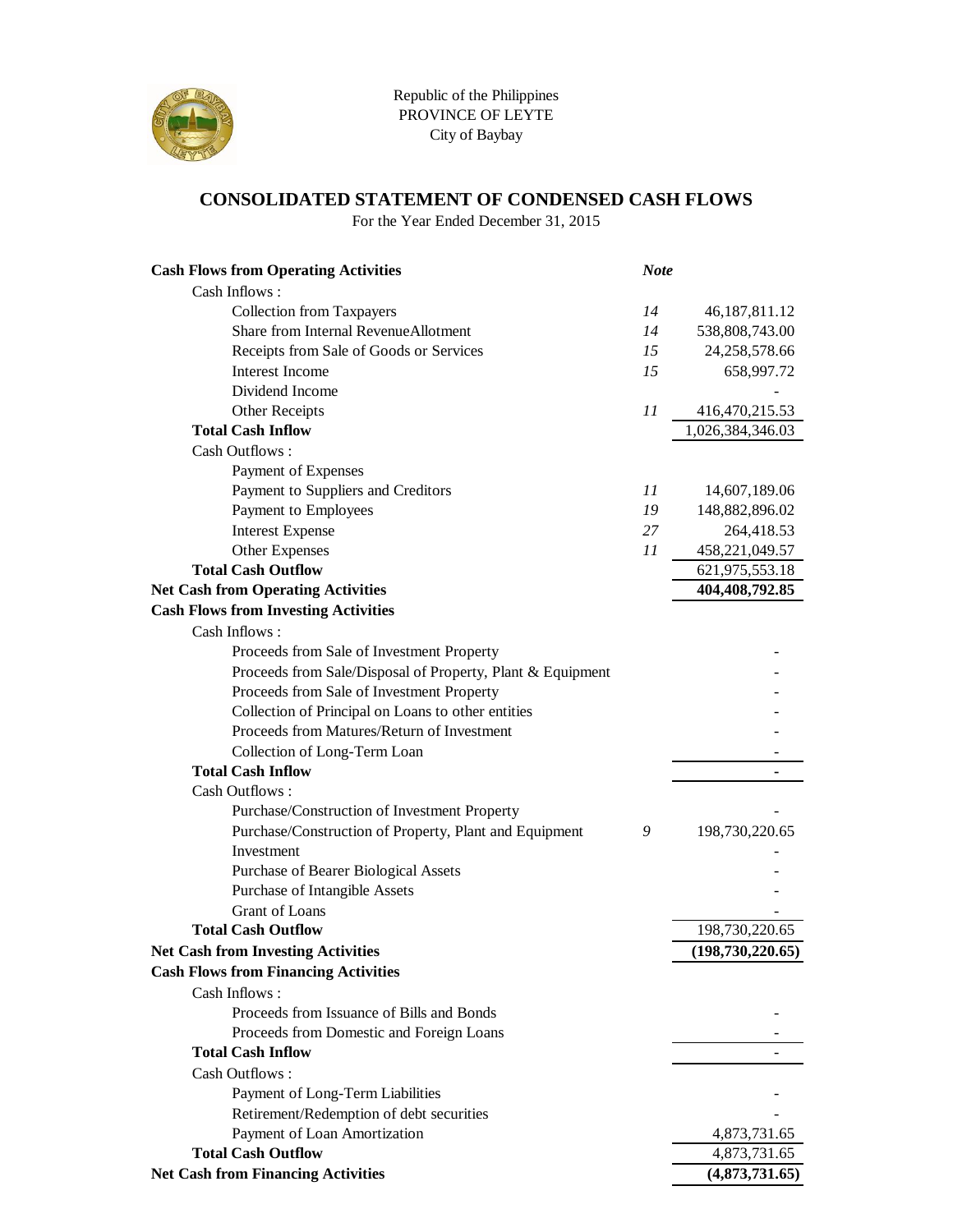**Total Cash Provided by Operating, Investing and Financing Activities 200,804,840.55 Add: Cash at the Beginning of the Year 262,889,185.06** Cash Balance at the End of the Year 463,694,025.61

Certified Correct:

MAA IV/City Accountant Designate  **EVELINDA A. OPPUS**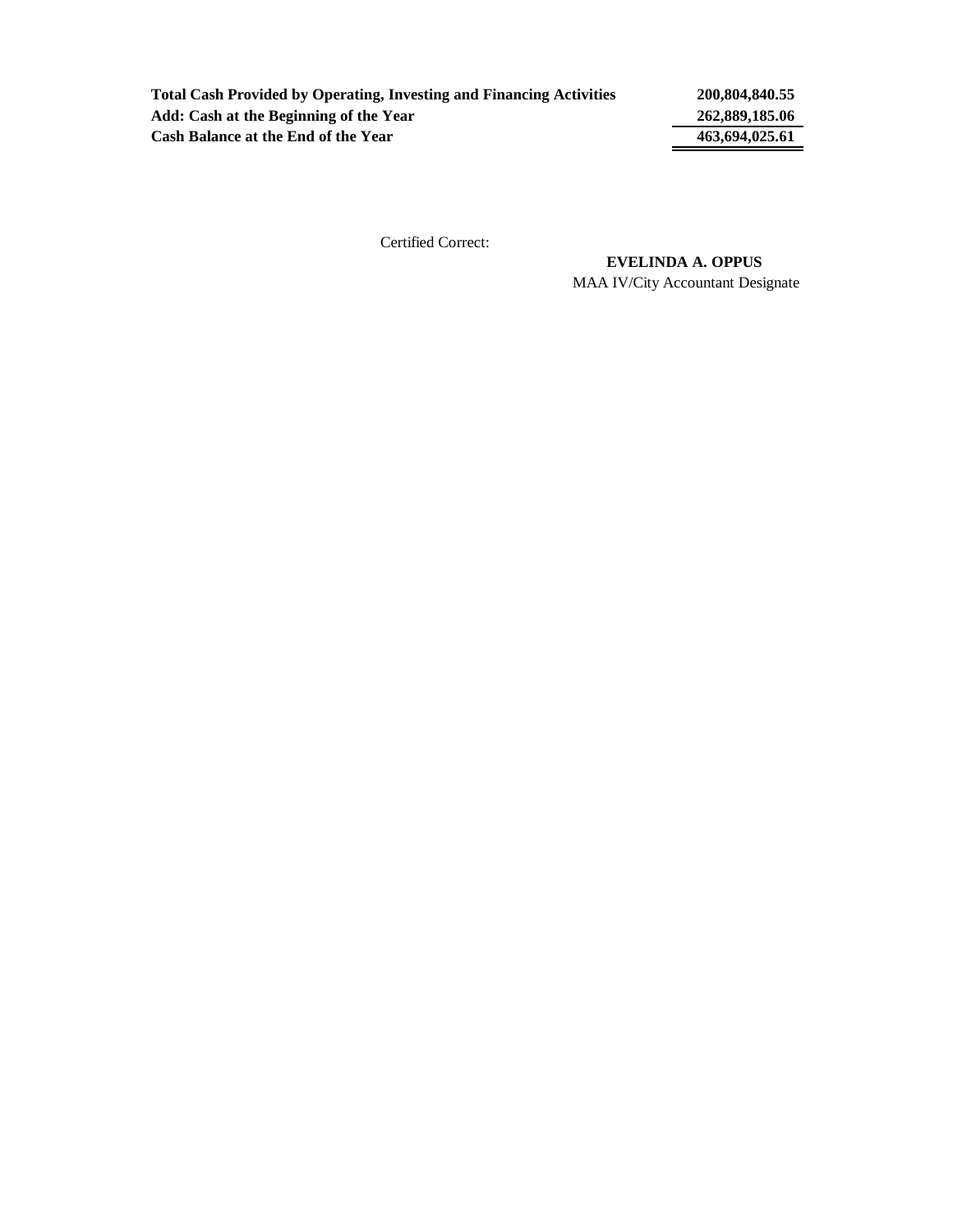

Republic of the Philippines PROVINCE OF LEYTE City of Baybay

### **STATEMENT OF CONDENSED CASH FLOWS**

For the Year Ended December 31, 2015

### **LDRRMF**

| <b>Cash Flows from Operating Activities</b>                | <b>Note</b> |               |
|------------------------------------------------------------|-------------|---------------|
| Cash Inflows:                                              |             |               |
| <b>Collection from Taxpayers</b>                           |             |               |
| Share from Internal RevenueAllotment                       |             |               |
| Receipts from Sale of Goods or Services                    |             |               |
| Interest Income                                            |             |               |
| Dividend Income                                            |             |               |
| Other Receipts                                             | 11          | 13,581,419.57 |
| <b>Total Cash Inflow</b>                                   |             | 13,581,419.57 |
| Cash Outflows:                                             |             |               |
| Payment of Expenses                                        |             |               |
| Payment to Suppliers and Creditors                         |             |               |
| Payment to Employees                                       |             |               |
| <b>Interest Expense</b>                                    |             |               |
| Other Expenses                                             |             |               |
| <b>Total Cash Outflow</b>                                  |             |               |
| <b>Net Cash from Operating Activities</b>                  |             | 13,581,419.57 |
| <b>Cash Flows from Investing Activities</b>                |             |               |
| Cash Inflows:                                              |             |               |
| Proceeds from Sale of Investment Property                  |             |               |
| Proceeds from Sale/Disposal of Property, Plant & Equipment |             |               |
| Proceeds from Sale of Investment Property                  |             |               |
| Collection of Principal on Loans to other entities         |             |               |
| Proceeds from Matures/Return of Investment                 |             |               |
| Collection of Long-Term Loan                               |             |               |
| <b>Total Cash Inflow</b>                                   |             |               |
| Cash Outflows:                                             |             |               |
| Purchase/Construction of Investment Property               |             |               |
| Purchase/Construction of Property, Plant and Equipment     |             |               |
| Investment                                                 |             |               |
| Purchase of Bearer Biological Assets                       |             |               |
| Purchase of Intangible Assets                              |             |               |
| <b>Grant</b> of Loans                                      |             |               |
| <b>Total Cash Outflow</b>                                  |             |               |
| <b>Net Cash from Investing Activities</b>                  |             |               |
| <b>Cash Flows from Financing Activities</b>                |             |               |
| Cash Inflows:                                              |             |               |
| Proceeds from Issuance of Bills and Bonds                  |             |               |
| Proceeds from Domestic and Foreign Loans                   |             |               |
| <b>Total Cash Inflow</b>                                   |             |               |
| Cash Outflows:                                             |             |               |
| Payment of Long-Term Liabilities                           |             |               |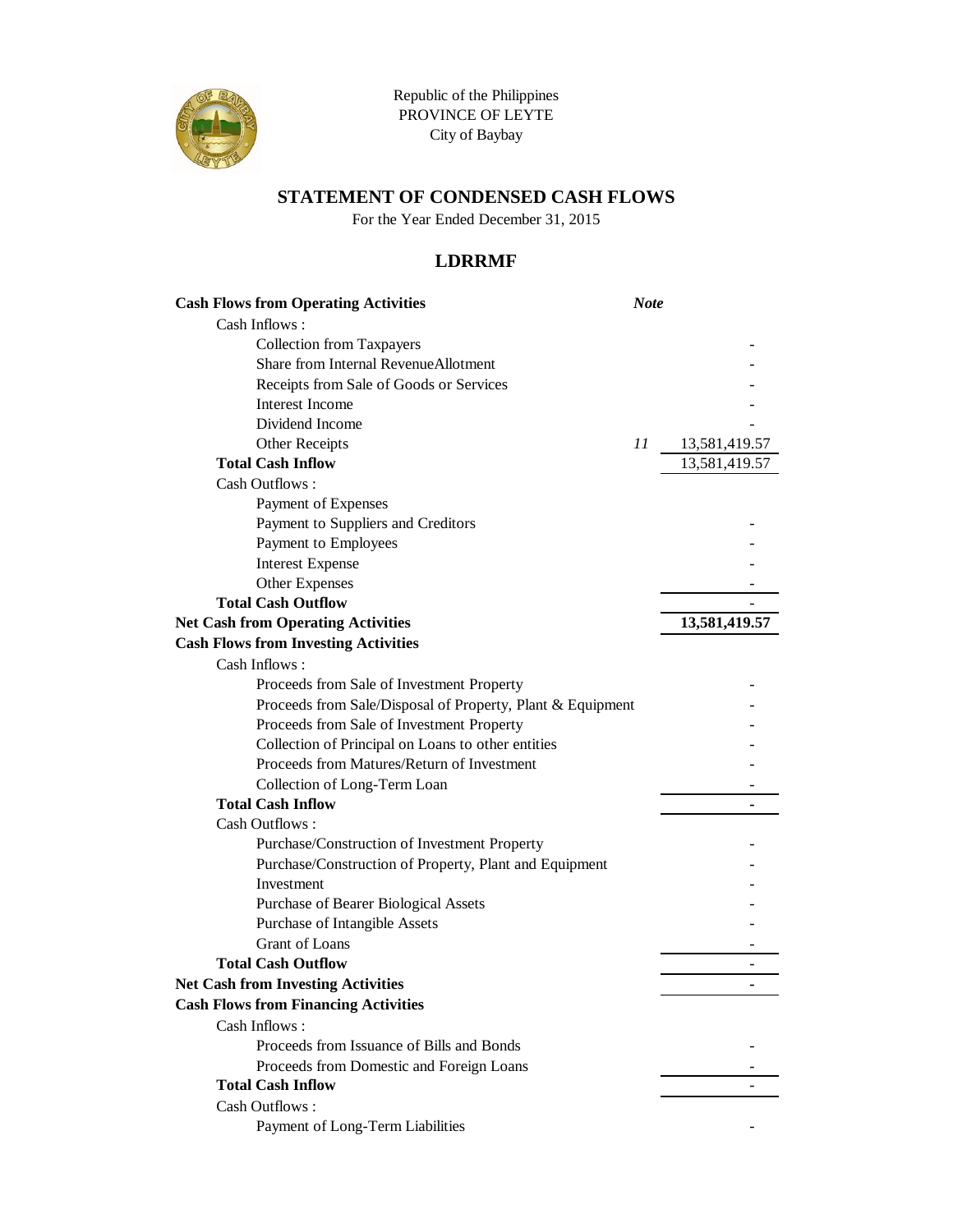| Cash Balance at the End of the Year                                         | 22,399,957.90 |
|-----------------------------------------------------------------------------|---------------|
| Add: Cash at the Beginning of the Year                                      | 8,818,538.33  |
| <b>Total Cash Provided by Operating, Investing and Financing Activities</b> | 13,581,419.57 |
| <b>Net Cash from Financing Activities</b>                                   |               |
| <b>Total Cash Outflow</b>                                                   |               |
| Payment of Loan Amortization                                                |               |
| Retirement/Redemption of debt securities                                    |               |

#### **EVLINDA A. OPPUS**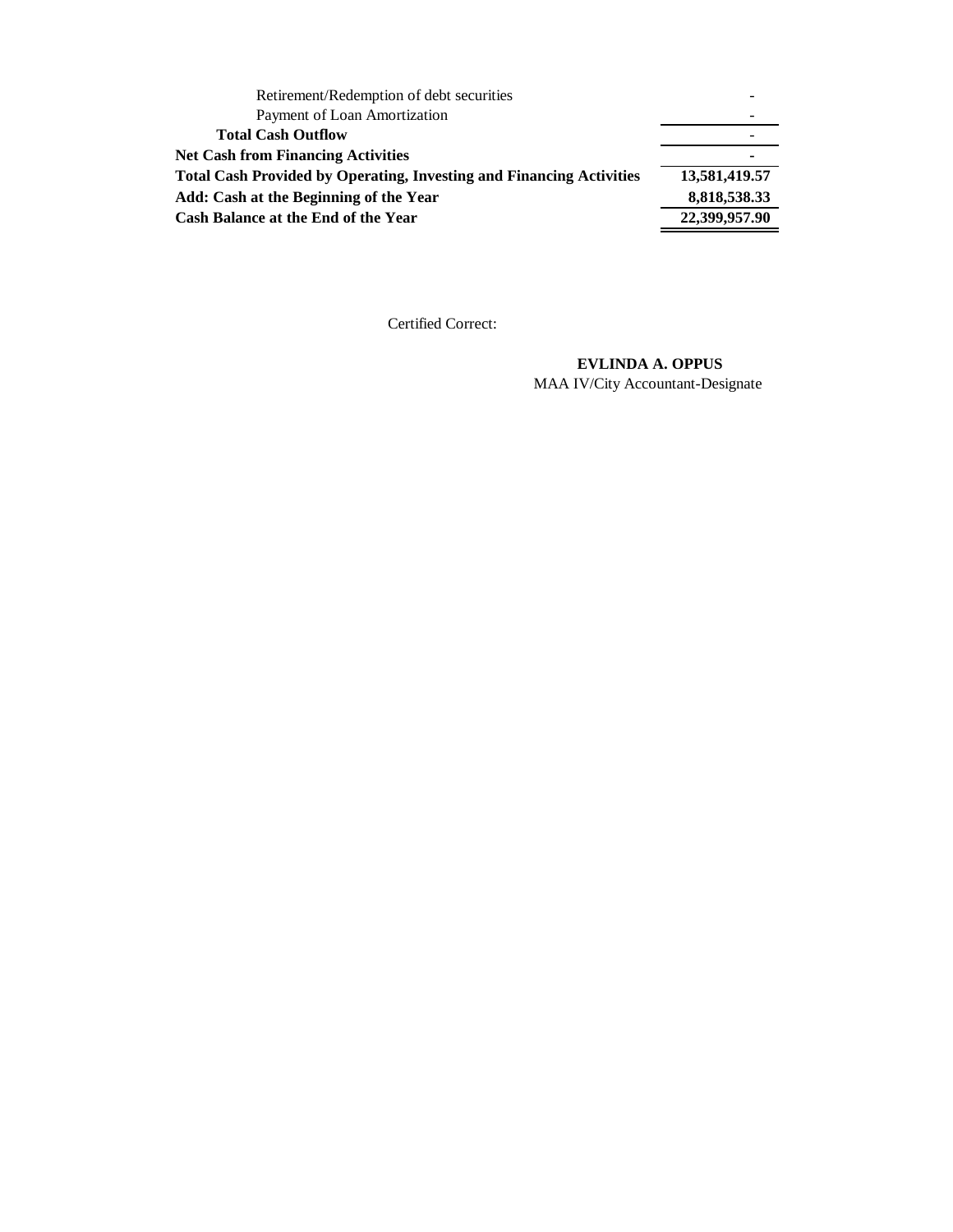

Republic of the Philippines PROVINCE OF LEYTE City of Baybay

### **STATEMENT OF CONDENSED CASH FLOWS**

For the Year Ended December 31, 2015

### **TRUST FUND**

| <b>Cash Flows from Operating Activities</b>                | <b>Note</b> |                  |
|------------------------------------------------------------|-------------|------------------|
| Cash Inflows:                                              |             |                  |
| <b>Collection from Taxpayers</b>                           |             |                  |
| Share from Internal RevenueAllotment                       |             |                  |
| Receipts from Sale of Goods or Services                    |             |                  |
| <b>Interest Income</b>                                     |             |                  |
| Dividend Income                                            |             |                  |
| Other Receipts                                             | 11          | 286, 351, 045.83 |
| <b>Total Cash Inflow</b>                                   |             | 286, 351, 045.83 |
| Cash Outflows:                                             |             |                  |
| Payment of Expenses                                        |             |                  |
| Payment to Suppliers and Creditors                         | 11          | 3,257,072.65     |
| Payment to Employees                                       | 19          | 26,993.12        |
| <b>Interest Expense</b>                                    |             |                  |
| Other Expenses                                             | 11          | 277,014,443.23   |
| <b>Total Cash Outflow</b>                                  |             | 280,298,509.00   |
| <b>Net Cash from Operating Activities</b>                  |             | 6,052,536.83     |
| <b>Cash Flows from Investing Activities</b>                |             |                  |
| Cash Inflows:                                              |             |                  |
| Proceeds from Sale of Investment Property                  |             |                  |
| Proceeds from Sale/Disposal of Property, Plant & Equipment |             |                  |
| Proceeds from Sale of Investment Property                  |             |                  |
| Collection of Principal on Loans to other entities         |             |                  |
| Proceeds from Matures/Return of Investment                 |             |                  |
| Collection of Long-Term Loan                               |             |                  |
| <b>Total Cash Inflow</b>                                   |             |                  |
| Cash Outflows:                                             |             |                  |
| Purchase/Construction of Investment Property               |             |                  |
| Purchase/Construction of Property, Plant and Equipment     |             |                  |
| Investment                                                 |             |                  |
| Purchase of Bearer Biological Assets                       |             |                  |
| Purchase of Intangible Assets                              |             |                  |
| <b>Grant</b> of Loans                                      |             |                  |
| <b>Total Cash Outflow</b>                                  |             |                  |
| <b>Net Cash from Investing Activities</b>                  |             |                  |
| <b>Cash Flows from Financing Activities</b>                |             |                  |
| Cash Inflows:                                              |             |                  |
| Proceeds from Issuance of Bills and Bonds                  |             |                  |
| Proceeds from Domestic and Foreign Loans                   |             |                  |
| <b>Total Cash Inflow</b>                                   |             |                  |
| Cash Outflows:                                             |             |                  |
| Payment of Long-Term Liabilities                           |             |                  |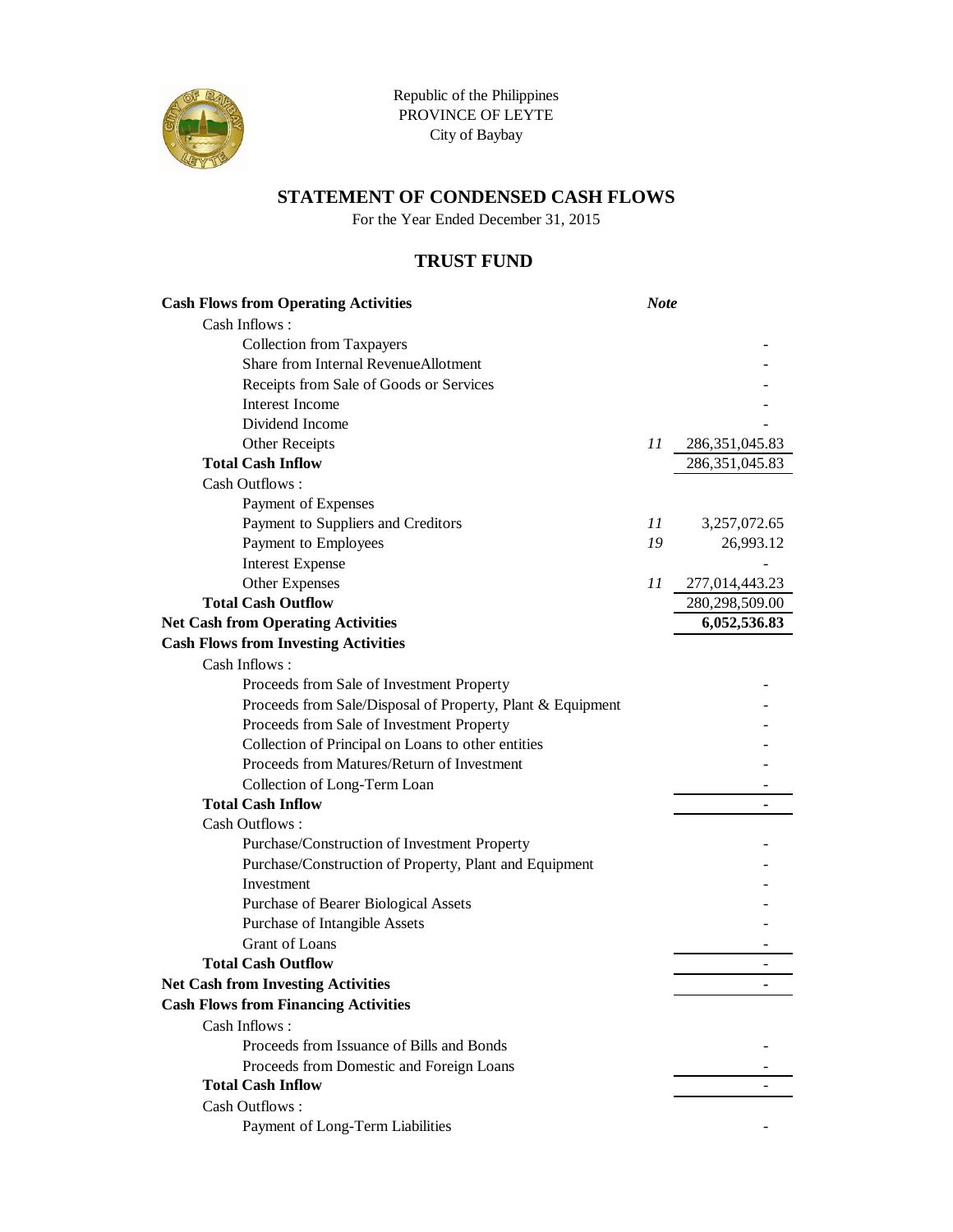| Retirement/Redemption of debt securities                                    |               |
|-----------------------------------------------------------------------------|---------------|
| Payment of Loan Amortization                                                |               |
| <b>Total Cash Outflow</b>                                                   |               |
| <b>Net Cash from Financing Activities</b>                                   | ۰             |
| <b>Total Cash Provided by Operating, Investing and Financing Activities</b> | 6,052,536.83  |
| Add: Cash at the Beginning of the Year                                      | 59,095,070.20 |
| Cash Balance at the End of the Year                                         | 65,147,607.03 |
|                                                                             |               |

#### **EVLINDA A. OPPUS**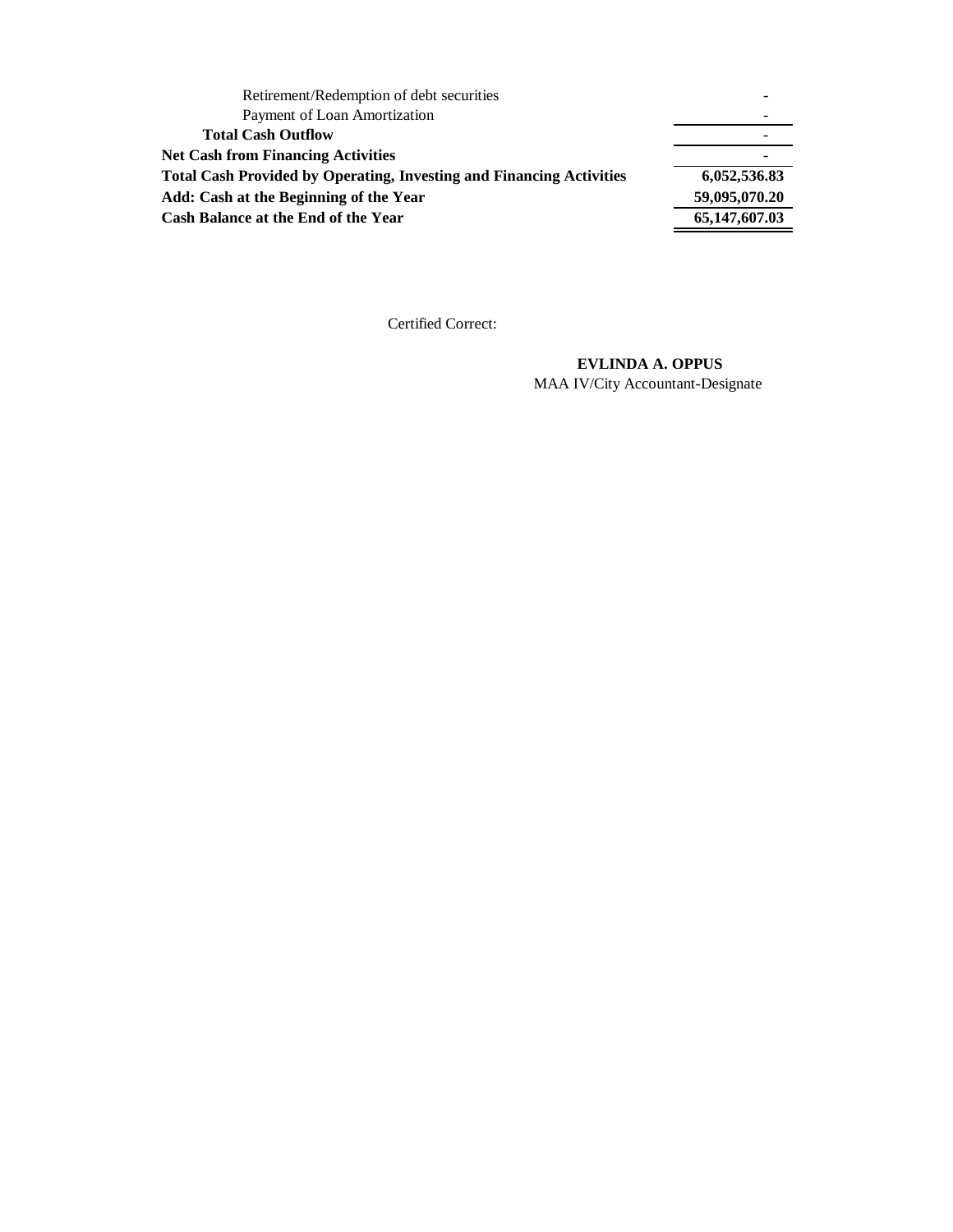

For the Year Ended December 31, 2015

### **SPECIAL EDUCATION FUND**

| <b>Cash Flows from Operating Activities</b>                | <b>Note</b> |                  |
|------------------------------------------------------------|-------------|------------------|
| Cash Inflows:                                              |             |                  |
| <b>Collection from Taxpayers</b>                           | 14          | 5,287,093.47     |
| Share from Internal RevenueAllotment                       |             |                  |
| Receipts from Sale of Goods or Services                    |             |                  |
| Interest Income                                            | 15          | 27,593.03        |
| Dividend Income                                            |             |                  |
| Other Receipts                                             | 11          | 490,314.72       |
| <b>Total Cash Inflow</b>                                   |             | 5,805,001.22     |
| Cash Outflows:                                             |             |                  |
| Payment of Expenses                                        |             |                  |
| Payment to Suppliers and Creditors                         | 11          | 431,334.41       |
| Payment to Employees                                       | 19          | 506,738.66       |
| <b>Interest Expense</b>                                    |             |                  |
| Other Expenses                                             | 11          | 4, 243, 742. 17  |
| <b>Total Cash Outflow</b>                                  |             | 5, 181, 815. 24  |
| <b>Net Cash from Operating Activities</b>                  |             | 623,185.98       |
| <b>Cash Flows from Investing Activities</b>                |             |                  |
| Cash Inflows:                                              |             |                  |
| Proceeds from Sale of Investment Property                  |             |                  |
| Proceeds from Sale/Disposal of Property, Plant & Equipment |             |                  |
| Proceeds from Sale of Investment Property                  |             |                  |
| Collection of Principal on Loans to other entities         |             |                  |
| Proceeds from Matures/Return of Investment                 |             |                  |
| Collection of Long-Term Loan                               |             |                  |
| <b>Total Cash Inflow</b>                                   |             |                  |
| Cash Outflows:                                             |             |                  |
| Purchase/Construction of Investment Property               |             |                  |
| Purchase/Construction of Property, Plant and Equipment     | 9           | 7,467,286.75     |
| Investment                                                 |             |                  |
| Purchase of Bearer Biological Assets                       |             |                  |
| Purchase of Intangible Assets                              |             |                  |
| Grant of Loans                                             |             |                  |
| <b>Total Cash Outflow</b>                                  |             | 7,467,286.75     |
| <b>Net Cash from Investing Activities</b>                  |             | (7, 467, 286.75) |
| <b>Cash Flows from Financing Activities</b>                |             |                  |
| Cash Inflows:                                              |             |                  |
| Proceeds from Issuance of Bills and Bonds                  |             |                  |
| Proceeds from Domestic and Foreign Loans                   |             |                  |
| <b>Total Cash Inflow</b>                                   |             |                  |
| Cash Outflows:                                             |             |                  |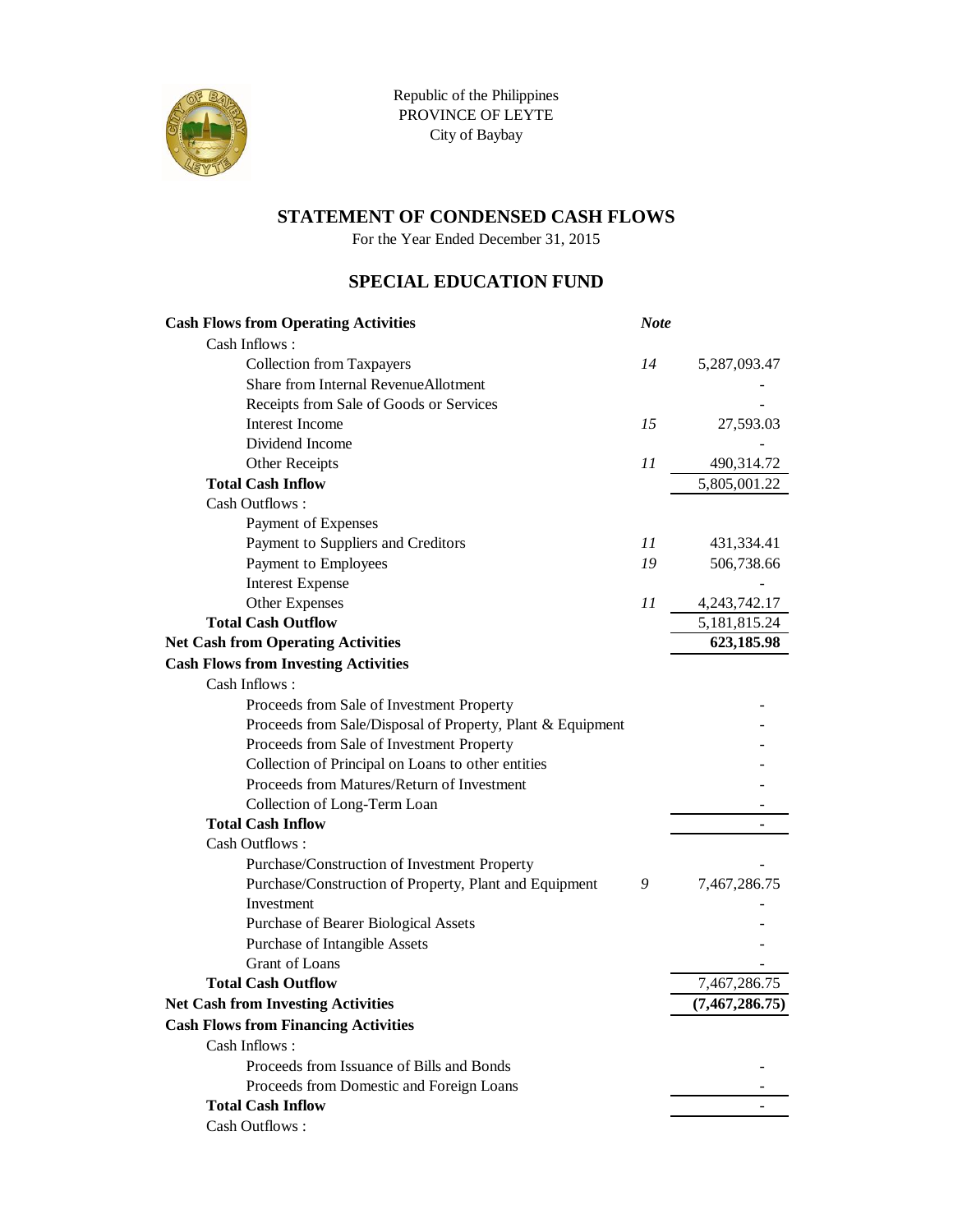| Payment of Long-Term Liabilities                                            |                |
|-----------------------------------------------------------------------------|----------------|
| Retirement/Redemption of debt securities                                    |                |
| Payment of Loan Amortization                                                |                |
| <b>Total Cash Outflow</b>                                                   |                |
| <b>Net Cash from Financing Activities</b>                                   |                |
| <b>Total Cash Provided by Operating, Investing and Financing Activities</b> | (6,844,100.77) |
| Add: Cash at the Beginning of the Year                                      | 15,256,065.55  |
| Cash Balance at the End of the Year                                         | 8,411,964.78   |

#### **EVLINDA A. OPPUS**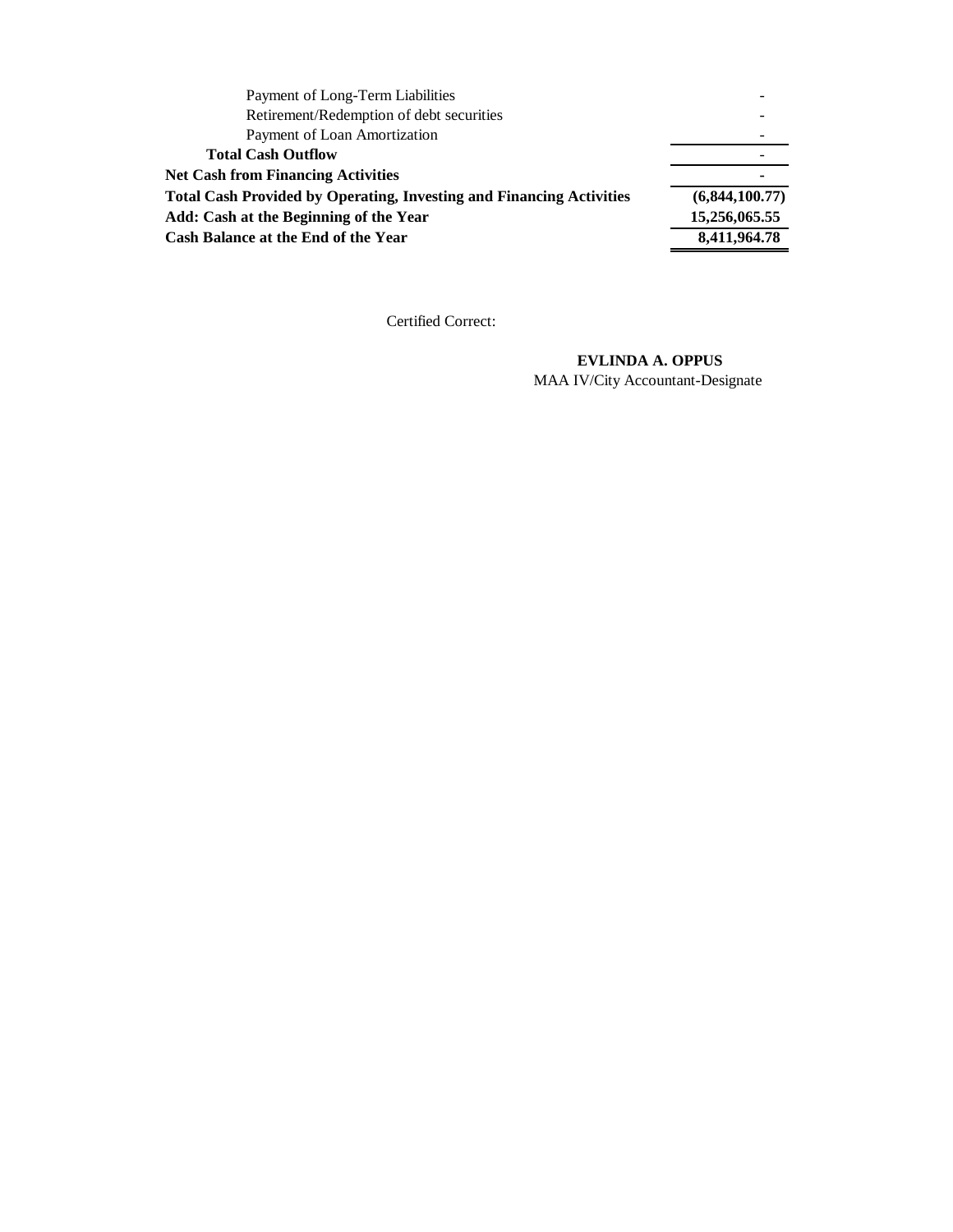

For the Year Ended December 31, 2015

#### **SPECIAL ACCOUNTS-SLAUGHTERHOUSE**

| <b>Cash Flows from Operating Activities</b>                | <b>Note</b> |              |
|------------------------------------------------------------|-------------|--------------|
| Cash Inflows:                                              |             |              |
| <b>Collection from Taxpayers</b>                           |             |              |
| Share from Internal RevenueAllotment                       |             |              |
| Receipts from Sale of Goods or Services                    | 15          | 1,711,233.48 |
| Interest Income                                            | 15          | 4,178.04     |
| Dividend Income                                            |             |              |
| Other Receipts                                             | 11          | 262,956.75   |
| <b>Total Cash Inflow</b>                                   |             | 1,978,368.27 |
| Cash Outflows:                                             |             |              |
| Payment of Expenses                                        |             |              |
| Payment to Suppliers and Creditors                         |             |              |
| Payment to Employees                                       | 19          | 696,575.76   |
| <b>Interest Expense</b>                                    |             |              |
| Other Expenses                                             | 11          | 495,879.79   |
| <b>Total Cash Outflow</b>                                  |             | 1,192,455.55 |
| <b>Net Cash from Operating Activities</b>                  |             | 785,912.72   |
| <b>Cash Flows from Investing Activities</b>                |             |              |
| Cash Inflows:                                              |             |              |
| Proceeds from Sale of Investment Property                  |             |              |
| Proceeds from Sale/Disposal of Property, Plant & Equipment |             |              |
| Proceeds from Sale of Investment Property                  |             |              |
| Collection of Principal on Loans to other entities         |             |              |
| Proceeds from Matures/Return of Investment                 |             |              |
| Collection of Long-Term Loan                               |             |              |
| <b>Total Cash Inflow</b>                                   |             |              |
| Cash Outflows:                                             |             |              |
| Purchase/Construction of Investment Property               |             |              |
| Purchase/Construction of Property, Plant and Equipment     |             |              |
| Investment                                                 |             |              |
| Purchase of Bearer Biological Assets                       |             |              |
| Purchase of Intangible Assets                              |             |              |
| Grant of Loans                                             |             |              |
| <b>Total Cash Outflow</b>                                  |             |              |
| <b>Net Cash from Investing Activities</b>                  |             |              |
| <b>Cash Flows from Financing Activities</b>                |             |              |
| Cash Inflows:                                              |             |              |
| Proceeds from Issuance of Bills and Bonds                  |             |              |
| Proceeds from Domestic and Foreign Loans                   |             |              |
| <b>Total Cash Inflow</b>                                   |             |              |
| Cash Outflows:                                             |             |              |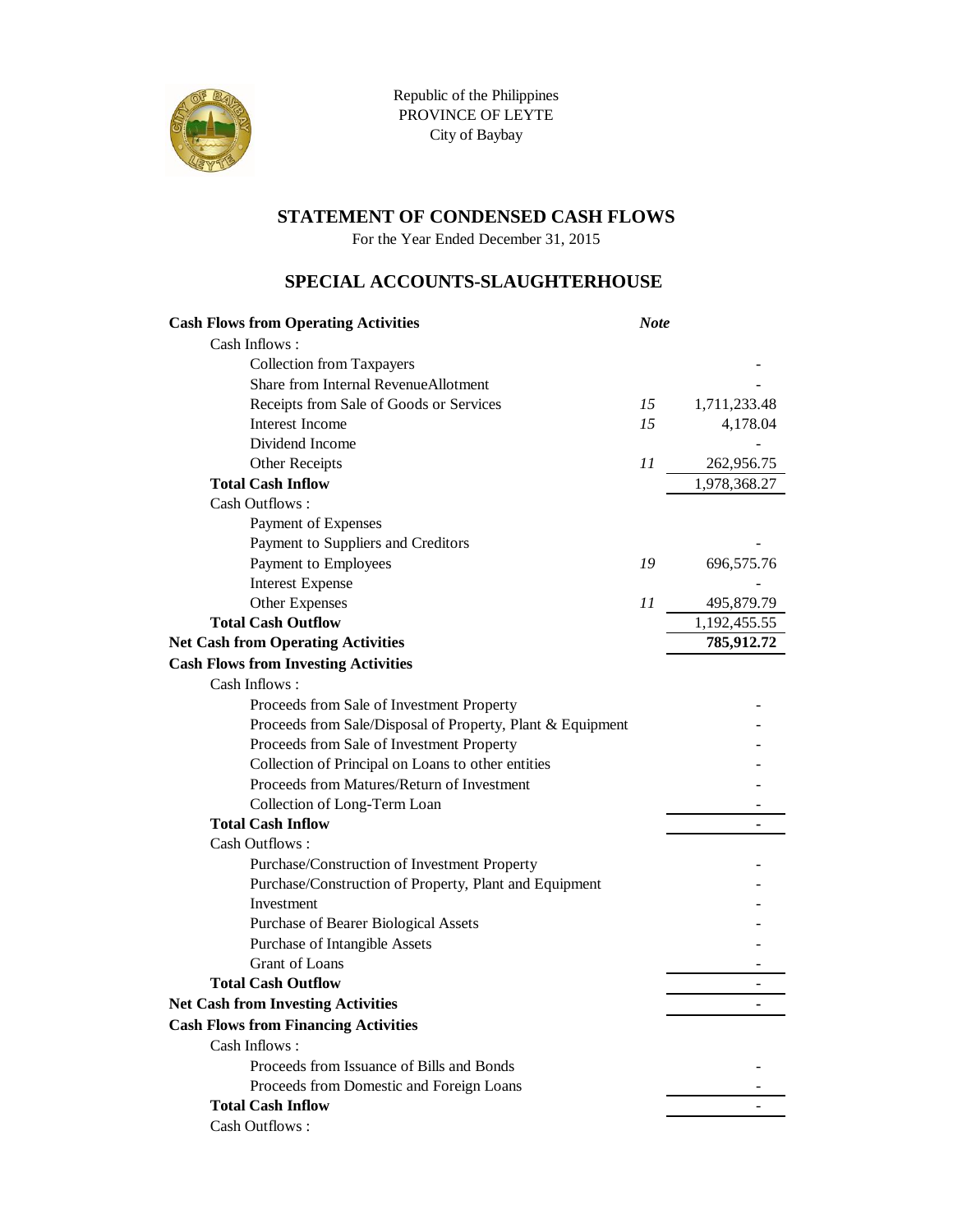| Payment of Long-Term Liabilities                                            |              |
|-----------------------------------------------------------------------------|--------------|
| Retirement/Redemption of debt securities                                    |              |
| Payment of Loan Amortization                                                |              |
| <b>Total Cash Outflow</b>                                                   |              |
| <b>Net Cash from Financing Activities</b>                                   |              |
| <b>Total Cash Provided by Operating, Investing and Financing Activities</b> | 785,912.72   |
| Add: Cash at the Beginning of the Year                                      | 1,878,120.59 |
| Cash Balance at the End of the Year                                         | 2,664,033.31 |
|                                                                             |              |

#### **EVLINDA A. OPPUS**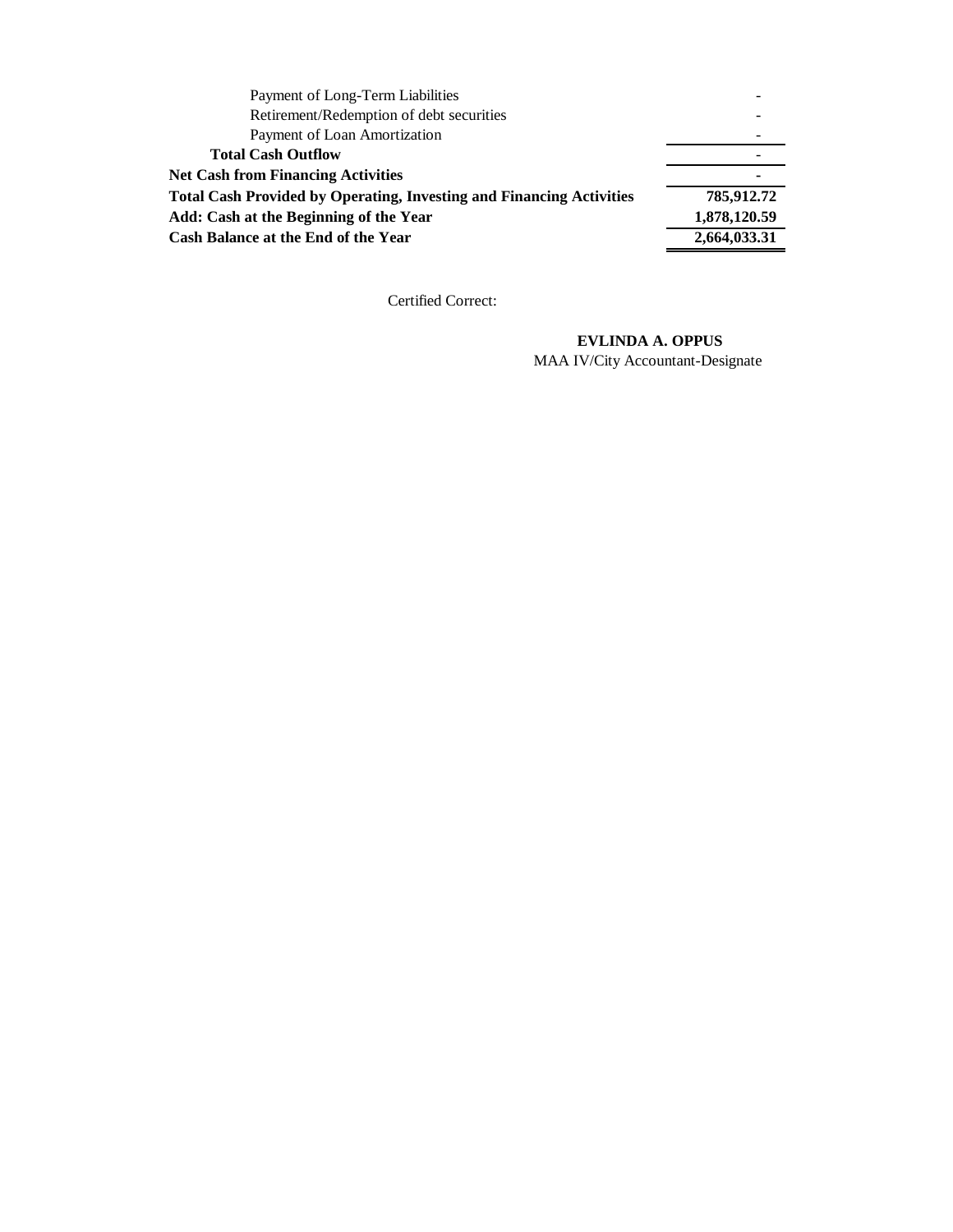

For the Year Ended December 31, 2015

### **SPECIAL ACCOUNTS-BUSTERMINAL**

| <b>Cash Flows from Operating Activities</b>                | <b>Note</b> |              |
|------------------------------------------------------------|-------------|--------------|
| Cash Inflows:                                              |             |              |
| <b>Collection from Taxpayers</b>                           |             |              |
| Share from Internal RevenueAllotment                       |             |              |
| Receipts from Sale of Goods or Services                    | 15          | 4,636,281.00 |
| <b>Interest Income</b>                                     | 15          | 21,581.24    |
| Dividend Income                                            |             |              |
| Other Receipts                                             |             |              |
| <b>Total Cash Inflow</b>                                   |             | 4,657,862.24 |
| Cash Outflows:                                             |             |              |
| Payment of Expenses                                        |             |              |
| Payment to Suppliers and Creditors                         |             |              |
| Payment to Employees                                       | 19          | 1,207,611.30 |
| <b>Interest Expense</b>                                    |             |              |
| Other Expenses                                             | 11          | 59,919.88    |
| <b>Total Cash Outflow</b>                                  |             | 1,267,531.18 |
| <b>Net Cash from Operating Activities</b>                  |             | 3,390,331.06 |
| <b>Cash Flows from Investing Activities</b>                |             |              |
| Cash Inflows:                                              |             |              |
| Proceeds from Sale of Investment Property                  |             |              |
| Proceeds from Sale/Disposal of Property, Plant & Equipment |             |              |
| Proceeds from Sale of Investment Property                  |             |              |
| Collection of Principal on Loans to other entities         |             |              |
| Proceeds from Matures/Return of Investment                 |             |              |
| Collection of Long-Term Loan                               |             |              |
| <b>Total Cash Inflow</b>                                   |             |              |
| Cash Outflows:                                             |             |              |
| Purchase/Construction of Investment Property               |             |              |
| Purchase/Construction of Property, Plant and Equipment     |             |              |
| Investment                                                 |             |              |
| Purchase of Bearer Biological Assets                       |             |              |
| Purchase of Intangible Assets                              |             |              |
| <b>Grant</b> of Loans                                      |             |              |
| <b>Total Cash Outflow</b>                                  |             |              |
| <b>Net Cash from Investing Activities</b>                  |             |              |
| <b>Cash Flows from Financing Activities</b>                |             |              |
| Cash Inflows:                                              |             |              |
| Proceeds from Issuance of Bills and Bonds                  |             |              |
| Proceeds from Domestic and Foreign Loans                   |             |              |
| <b>Total Cash Inflow</b>                                   |             |              |
| Cash Outflows:                                             |             |              |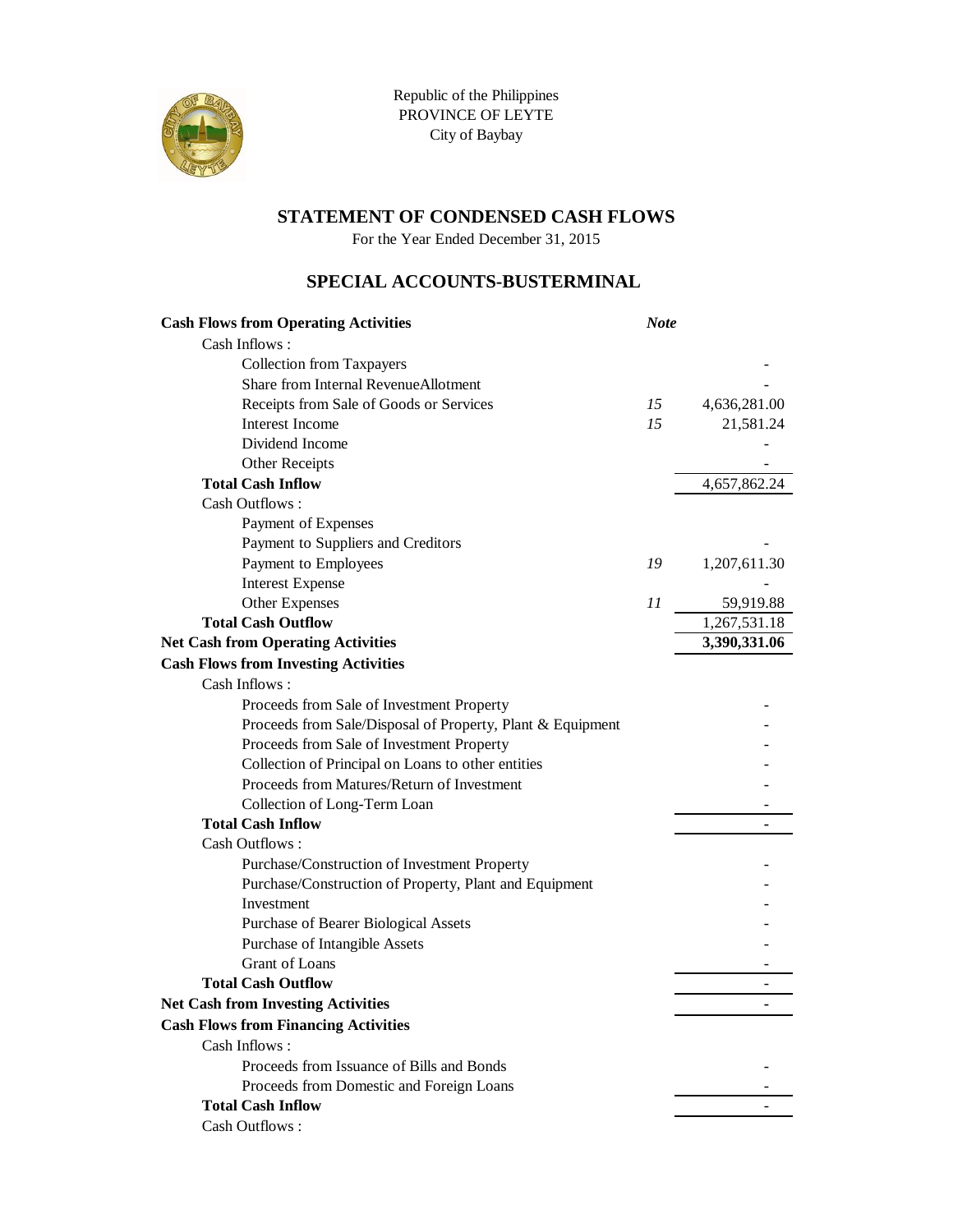| Payment of Long-Term Liabilities                                            |               |
|-----------------------------------------------------------------------------|---------------|
| Retirement/Redemption of debt securities                                    |               |
| Payment of Loan Amortization                                                |               |
| <b>Total Cash Outflow</b>                                                   |               |
| <b>Net Cash from Financing Activities</b>                                   |               |
| <b>Total Cash Provided by Operating, Investing and Financing Activities</b> | 3,390,331.06  |
| Add: Cash at the Beginning of the Year                                      | 9,825,409.65  |
| <b>Cash Balance at the End of the Year</b>                                  | 13,215,740.71 |

#### **EVLINDA A. OPPUS**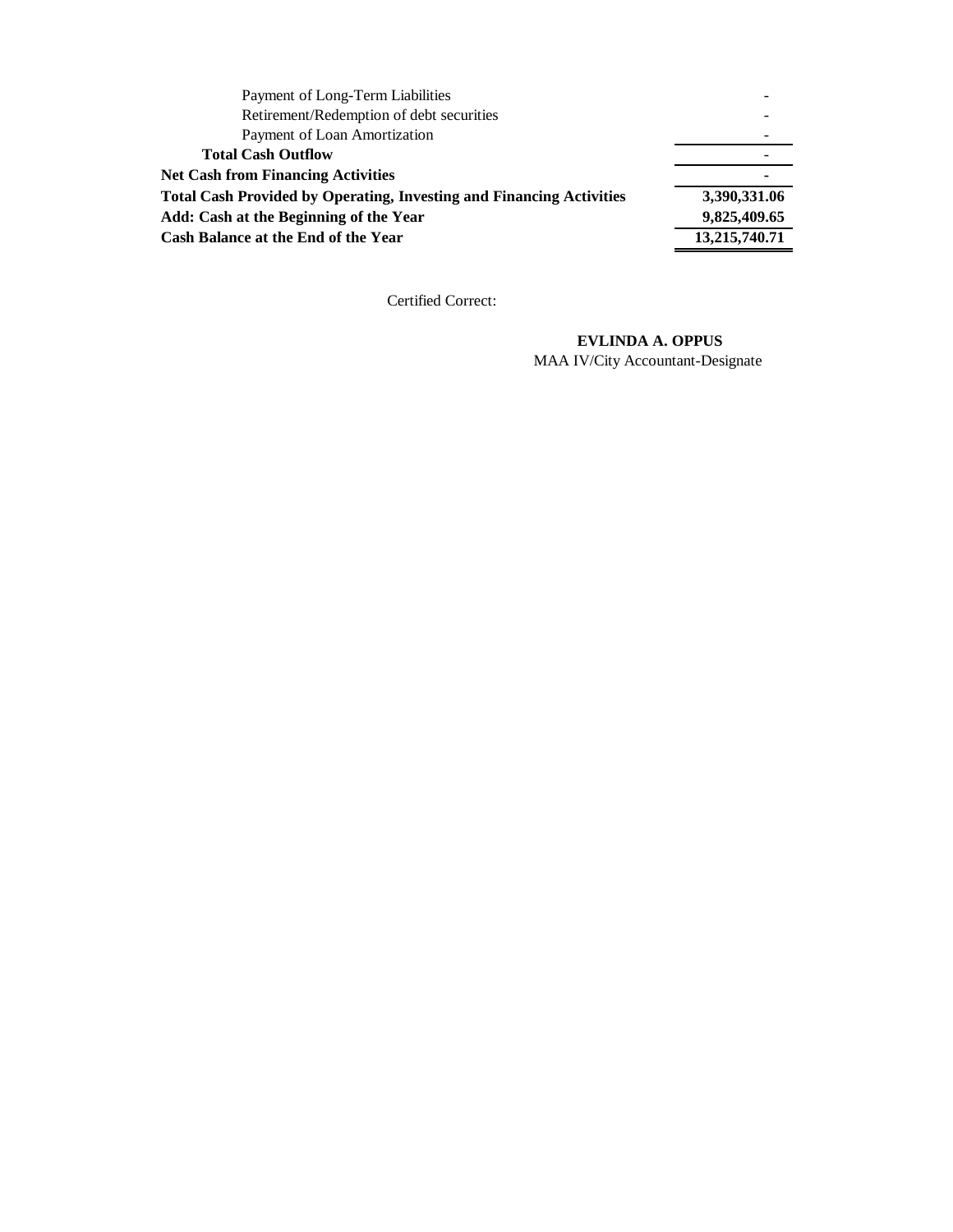

For the Year Ended December 31, 2015

#### **SPECIAL ACCOUNTS-FOOD TERMINAL**

| <b>Cash Flows from Operating Activities</b>                | <b>Note</b> |               |
|------------------------------------------------------------|-------------|---------------|
| Cash Inflows:                                              |             |               |
| <b>Collection from Taxpayers</b>                           |             |               |
| Share from Internal RevenueAllotment                       |             |               |
| Receipts from Sale of Goods or Services                    | 15          | 6,498,943.38  |
| <b>Interest Income</b>                                     | 15          | 22,194.92     |
| Dividend Income                                            |             |               |
| Other Receipts                                             | 11          | 29,035.87     |
| <b>Total Cash Inflow</b>                                   |             | 6,550,174.17  |
| Cash Outflows:                                             |             |               |
| Payment of Expenses                                        |             |               |
| Payment to Suppliers and Creditors                         | 11          | 479,479.00    |
| Payment to Employees                                       | 19          | 1,450,029.94  |
| <b>Interest Expense</b>                                    |             |               |
| Other Expenses                                             | 11          | 164,322.01    |
| <b>Total Cash Outflow</b>                                  |             | 2,093,830.95  |
| <b>Net Cash from Operating Activities</b>                  |             | 4,456,343.22  |
| <b>Cash Flows from Investing Activities</b>                |             |               |
| Cash Inflows:                                              |             |               |
| Proceeds from Sale of Investment Property                  |             |               |
| Proceeds from Sale/Disposal of Property, Plant & Equipment |             |               |
| Proceeds from Sale of Investment Property                  |             |               |
| Collection of Principal on Loans to other entities         |             |               |
| Proceeds from Matures/Return of Investment                 |             |               |
| Collection of Long-Term Loan                               |             |               |
| <b>Total Cash Inflow</b>                                   |             |               |
| Cash Outflows:                                             |             |               |
| Purchase/Construction of Investment Property               |             |               |
| Purchase/Construction of Property, Plant and Equipment     | 9           | 190,665.00    |
| Investment                                                 |             |               |
| Purchase of Bearer Biological Assets                       |             |               |
| Purchase of Intangible Assets                              |             |               |
| <b>Grant of Loans</b>                                      |             |               |
| <b>Total Cash Outflow</b>                                  |             | 190,665.00    |
| <b>Net Cash from Investing Activities</b>                  |             | (190, 665.00) |
| <b>Cash Flows from Financing Activities</b>                |             |               |
| Cash Inflows:                                              |             |               |
| Proceeds from Issuance of Bills and Bonds                  |             |               |
| Proceeds from Domestic and Foreign Loans                   |             |               |
| <b>Total Cash Inflow</b>                                   |             |               |
| Cash Outflows:                                             |             |               |
| Payment of Long-Term Liabilities                           |             |               |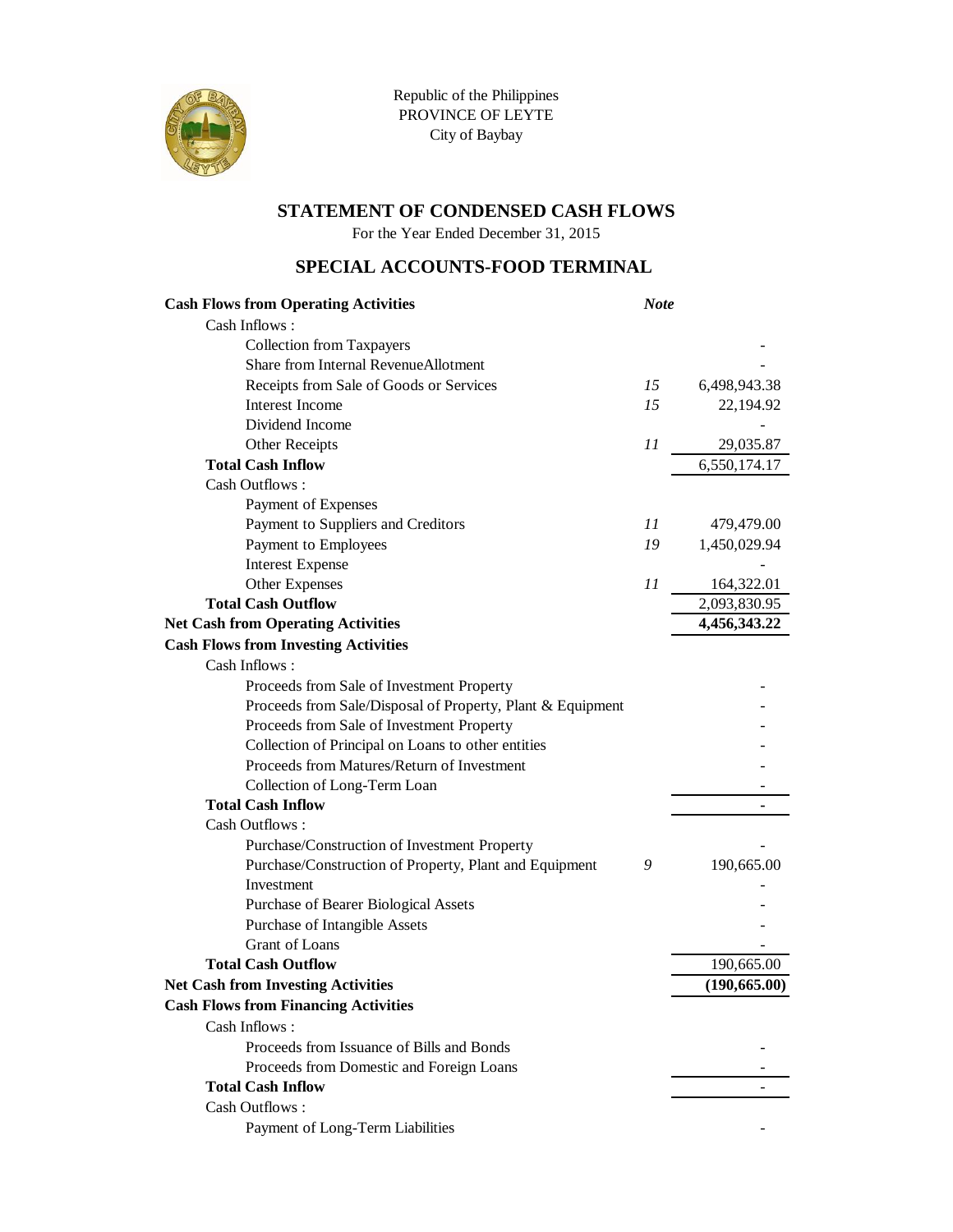| Retirement/Redemption of debt securities                                    |               |
|-----------------------------------------------------------------------------|---------------|
| Payment of Loan Amortization                                                |               |
| <b>Total Cash Outflow</b>                                                   |               |
| <b>Net Cash from Financing Activities</b>                                   | ۰             |
| <b>Total Cash Provided by Operating, Investing and Financing Activities</b> | 4,265,678.22  |
| Add: Cash at the Beginning of the Year                                      | 9,961,048.19  |
| Cash Balance at the End of the Year                                         | 14,226,726.41 |

#### **EVLINDA A. OPPUS**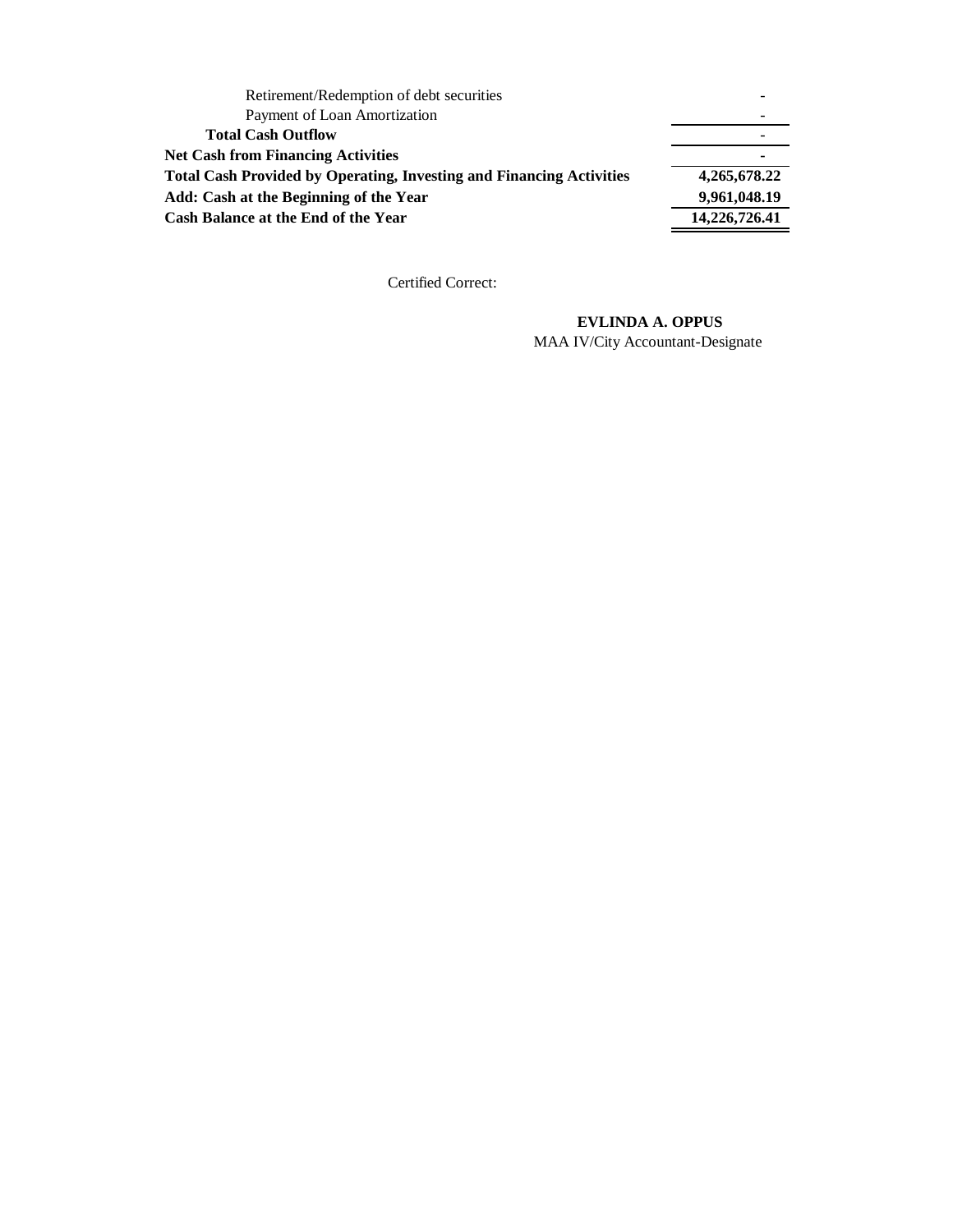

For the Year Ended December 31, 2015

### **SPECIAL ACCOUNTS-BMDC**

| <b>Cash Flows from Operating Activities</b>                | <b>Note</b> |                |
|------------------------------------------------------------|-------------|----------------|
| Cash Inflows:                                              |             |                |
| <b>Collection from Taxpayers</b>                           |             |                |
| Share from Internal RevenueAllotment                       |             |                |
| Receipts from Sale of Goods or Services                    | 15          | 2,703,371.00   |
| <b>Interest Income</b>                                     | 15          | 11,054.17      |
| Dividend Income                                            |             |                |
| Other Receipts                                             | 11          | 201,931.13     |
| <b>Total Cash Inflow</b>                                   |             | 2,916,356.30   |
| Cash Outflows:                                             |             |                |
| Payment of Expenses                                        |             |                |
| Payment to Suppliers and Creditors                         | 11          | 246,676.15     |
| Payment to Employees                                       | 19          | 1,042,500.00   |
| <b>Interest Expense</b>                                    |             |                |
| Other Expenses                                             | II          | 5,622,193.20   |
| <b>Total Cash Outflow</b>                                  |             | 6,911,369.35   |
| <b>Net Cash from Operating Activities</b>                  |             | (3,995,013.05) |
| <b>Cash Flows from Investing Activities</b>                |             |                |
| Cash Inflows:                                              |             |                |
| Proceeds from Sale of Investment Property                  |             |                |
| Proceeds from Sale/Disposal of Property, Plant & Equipment |             |                |
| Proceeds from Sale of Investment Property                  |             |                |
| Collection of Principal on Loans to other entities         |             |                |
| Proceeds from Matures/Return of Investment                 |             |                |
| Collection of Long-Term Loan                               |             |                |
| <b>Total Cash Inflow</b>                                   |             |                |
| Cash Outflows:                                             |             |                |
| Purchase/Construction of Investment Property               |             |                |
| Purchase/Construction of Property, Plant and Equipment     |             |                |
| Investment                                                 |             |                |
| Purchase of Bearer Biological Assets                       |             |                |
| Purchase of Intangible Assets                              |             |                |
| Grant of Loans                                             |             |                |
| <b>Total Cash Outflow</b>                                  |             |                |
| <b>Net Cash from Investing Activities</b>                  |             |                |
| <b>Cash Flows from Financing Activities</b>                |             |                |
| Cash Inflows:                                              |             |                |
| Proceeds from Issuance of Bills and Bonds                  |             |                |
| Proceeds from Domestic and Foreign Loans                   |             |                |
| <b>Total Cash Inflow</b>                                   |             |                |
| Cash Outflows:                                             |             |                |
| Payment of Long-Term Liabilities                           |             |                |
| Retirement/Redemption of debt securities                   |             |                |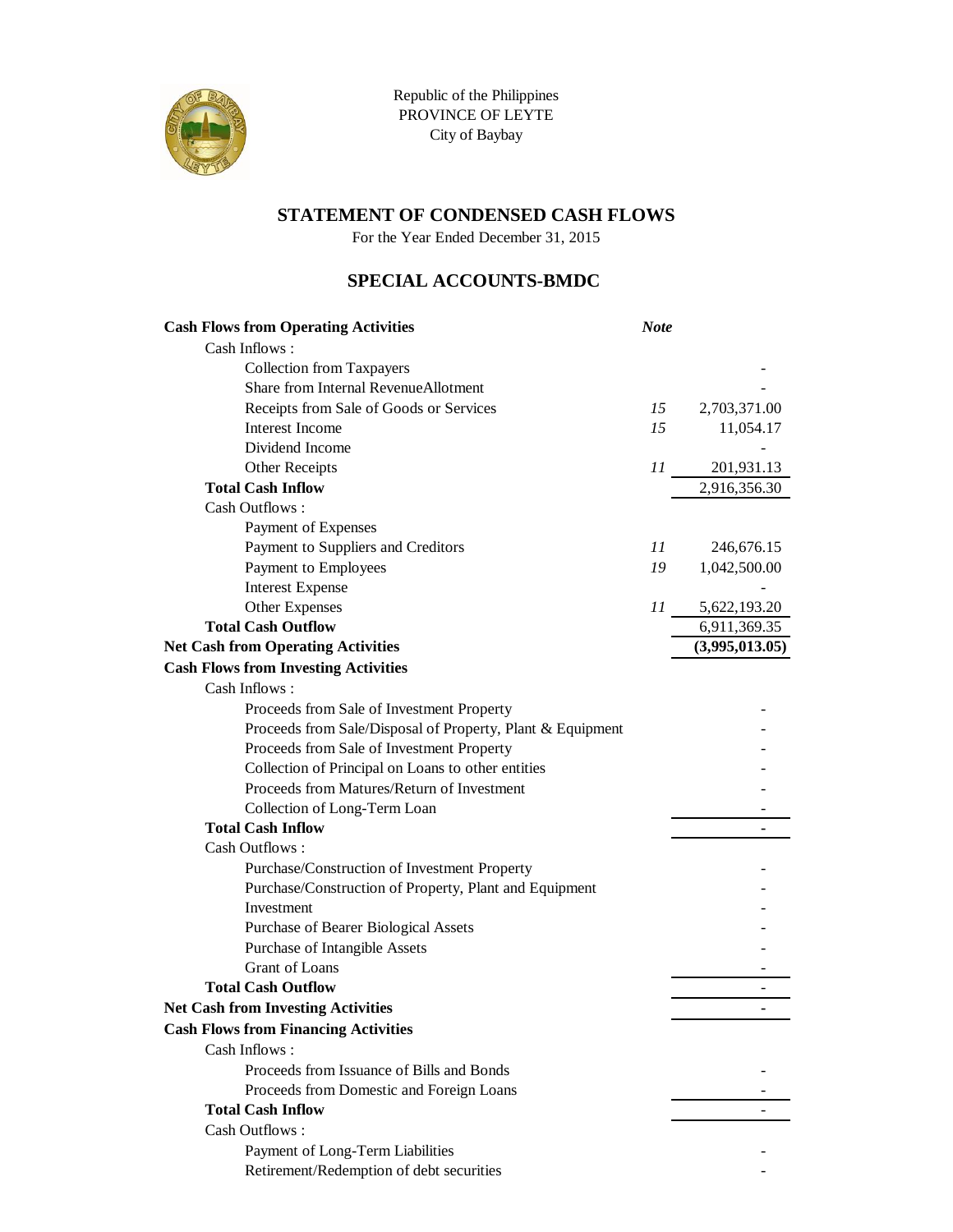| Payment of Loan Amortization                                                |                |
|-----------------------------------------------------------------------------|----------------|
| <b>Total Cash Outflow</b>                                                   |                |
| <b>Net Cash from Financing Activities</b>                                   |                |
| <b>Total Cash Provided by Operating, Investing and Financing Activities</b> | (3,995,013.05) |
| Add: Cash at the Beginning of the Year                                      | 5,224,527.10   |
| Cash Balance at the End of the Year                                         | 1,229,514.05   |

#### **EVLINDA A. OPPUS**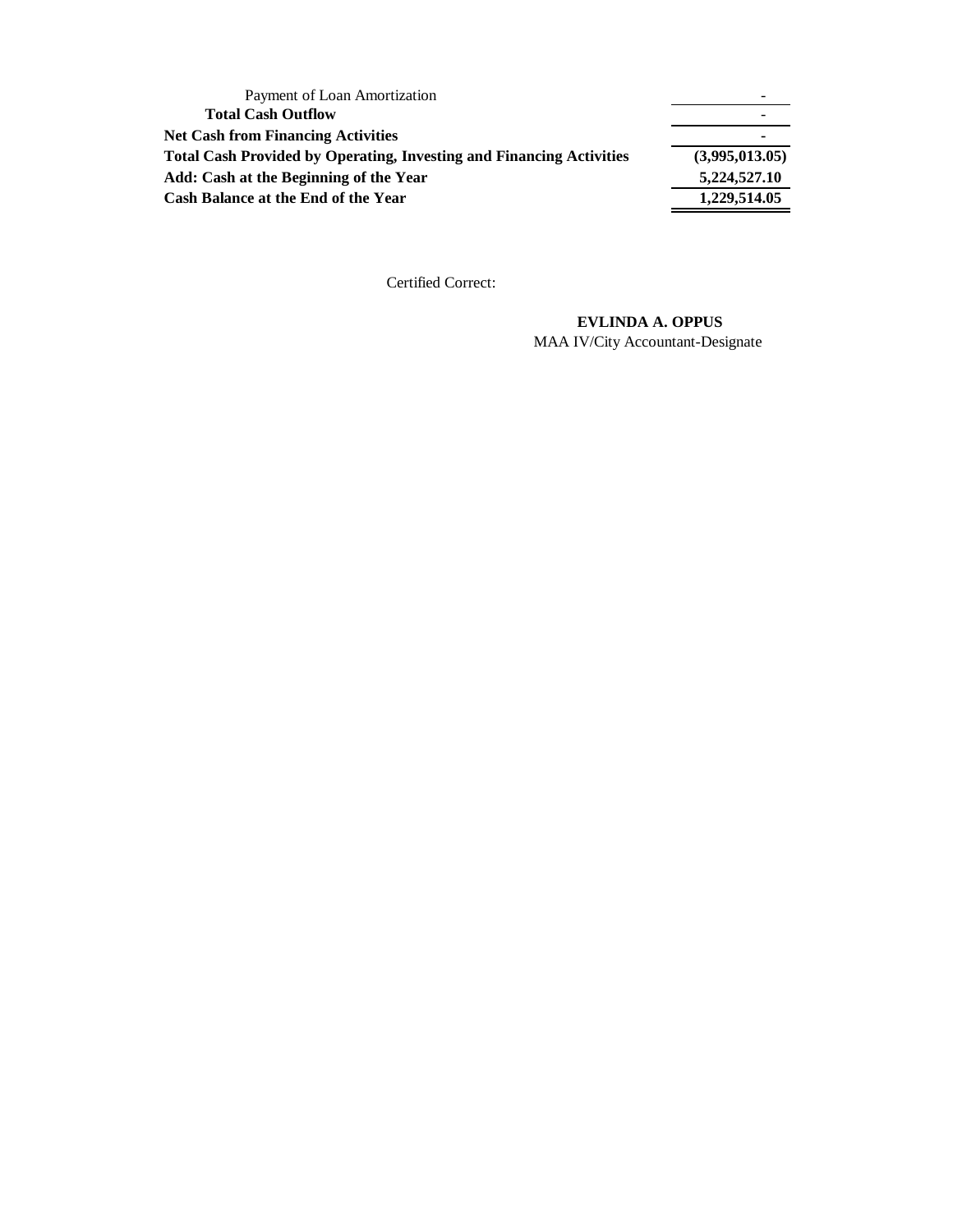

For the Year Ended December 31, 2015

### **GENERAL FUND**

| <b>Cash Flows from Operating Activities</b>                | <b>Note</b>    |                  |
|------------------------------------------------------------|----------------|------------------|
| Cash Inflows:                                              |                |                  |
| <b>Collection from Taxpayers</b>                           | 14             | 40,900,717.65    |
| Share from Internal RevenueAllotment                       | 14             | 538,808,743.00   |
| Receipts from Sale of Goods or Services                    | 5 <sup>1</sup> | 8,708,749.80     |
| Interest Income                                            | 15             | 572,396.32       |
| Dividend Income                                            |                |                  |
| Other Receipts                                             | 11             | 115,553,511.66   |
| <b>Total Cash Inflow</b>                                   |                | 704,544,118.43   |
| Cash Outflows:                                             |                |                  |
| Payment of Expenses                                        |                |                  |
| Payment to Suppliers and Creditors                         | 11             | 10,192,626.85    |
| Payment to Employees                                       | 19             | 143,952,447.24   |
| <b>Interest Expense</b>                                    | 27             | 264,418.53       |
| Other Expenses                                             | 11             | 170,620,549.29   |
| <b>Total Cash Outflow</b>                                  |                | 325,030,041.91   |
| <b>Net Cash from Operating Activities</b>                  |                | 379,514,076.52   |
| <b>Cash Flows from Investing Activities</b>                |                |                  |
| Cash Inflows:                                              |                |                  |
| Proceeds from Sale of Investment Property                  |                |                  |
| Proceeds from Sale/Disposal of Property, Plant & Equipment |                |                  |
| Proceeds from Sale of Investment Property                  |                |                  |
| Collection of Principal on Loans to other entities         |                |                  |
| Proceeds from Matures/Return of Investment                 |                |                  |
| Collection of Long-Term Loan                               |                |                  |
| <b>Total Cash Inflow</b>                                   |                |                  |
| Cash Outflows:                                             |                |                  |
| Purchase/Construction of Investment Property               |                |                  |
| Purchase/Construction of Property, Plant and Equipment     | 9              | 191,072,268.90   |
| Investment                                                 |                |                  |
| Purchase of Bearer Biological Assets                       |                |                  |
| Purchase of Intangible Assets                              |                |                  |
| Grant of Loans                                             |                |                  |
| <b>Total Cash Outflow</b>                                  |                | 191,072,268.90   |
| <b>Net Cash from Investing Activities</b>                  |                | (191,072,268.90) |
| <b>Cash Flows from Financing Activities</b>                |                |                  |
| Cash Inflows:                                              |                |                  |
| Proceeds from Issuance of Bills and Bonds                  |                |                  |
| Proceeds from Domestic and Foreign Loans                   |                |                  |
| <b>Total Cash Inflow</b>                                   |                |                  |
| Cash Outflows:                                             |                |                  |
| Payment of Long-Term Liabilities                           |                |                  |
| Retirement/Redemption of debt securities                   |                |                  |
| Payment of Loan Amortization                               |                | 4,873,731.65     |